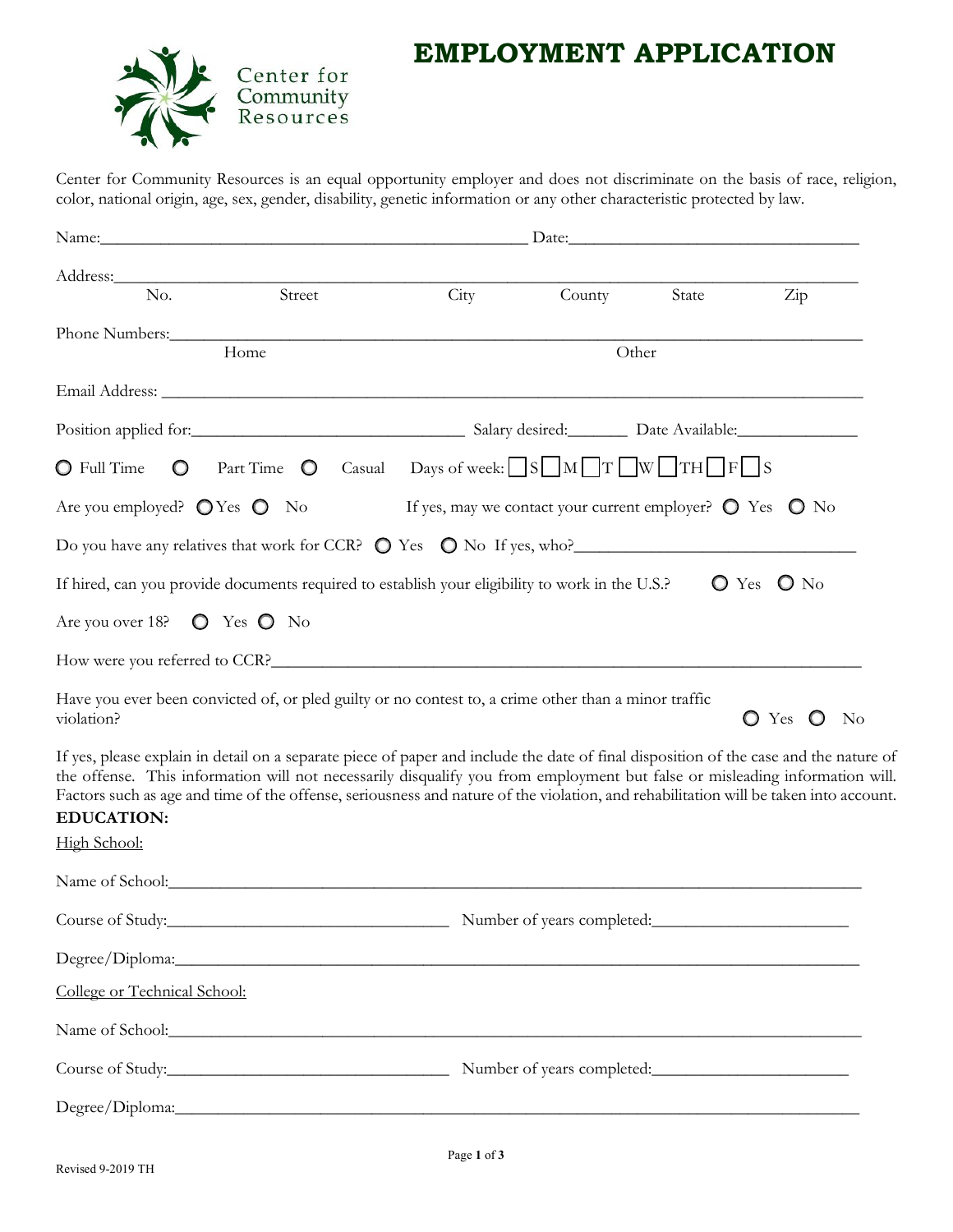| Other Schooling or Training:                                                                                                                                                                                                   |                                                                                                                                                                                                                                |
|--------------------------------------------------------------------------------------------------------------------------------------------------------------------------------------------------------------------------------|--------------------------------------------------------------------------------------------------------------------------------------------------------------------------------------------------------------------------------|
|                                                                                                                                                                                                                                | Name of School: Name of School:                                                                                                                                                                                                |
|                                                                                                                                                                                                                                |                                                                                                                                                                                                                                |
|                                                                                                                                                                                                                                |                                                                                                                                                                                                                                |
| Special Training/Experience/Certifications                                                                                                                                                                                     | Licenses: National Communication of the Communication of the Communication of the Communication of the Communication of the Communication of the Communication of the Communication of the Communication of the Communication  |
| <b>RECORD OF EMPLOYMENT:</b>                                                                                                                                                                                                   |                                                                                                                                                                                                                                |
| List last three (3) positions starting with most recent:                                                                                                                                                                       |                                                                                                                                                                                                                                |
|                                                                                                                                                                                                                                | Employer: Telephone Telephone Telephone Telephone Telephone Telephone Telephone Telephone Telephone Telephone Telephone Telephone Telephone Telephone Telephone Telephone Telephone Telephone Telephone Telephone Telephone Te |
|                                                                                                                                                                                                                                |                                                                                                                                                                                                                                |
|                                                                                                                                                                                                                                | Position Title: Supervisor: Supervisor: Supervisor: Supervisor:                                                                                                                                                                |
|                                                                                                                                                                                                                                |                                                                                                                                                                                                                                |
|                                                                                                                                                                                                                                | Reason for Leaving: 1996. The contract of the contract of the contract of the contract of the contract of the contract of the contract of the contract of the contract of the contract of the contract of the contract of the  |
| □ Check box if we are allowed to contact this employer for a reference.                                                                                                                                                        |                                                                                                                                                                                                                                |
|                                                                                                                                                                                                                                |                                                                                                                                                                                                                                |
|                                                                                                                                                                                                                                | Address: Andreas Address: Address: Address: Address: Address: Address: Address: Address: Address: Address: Address: Address: Address: Address: Address: Address: Address: Address: Address: Address: Address: Address: Address |
|                                                                                                                                                                                                                                | Position Title: Source of the Contract of the Contract of the Contract of the Contract of the Contract of the Contract of the Contract of the Contract of the Contract of the Contract of the Contract of the Contract of the  |
|                                                                                                                                                                                                                                |                                                                                                                                                                                                                                |
| Reason for Leaving: and the contract of the contract of the contract of the contract of the contract of the contract of the contract of the contract of the contract of the contract of the contract of the contract of the co |                                                                                                                                                                                                                                |
| Check box if we are allowed to contact this employer for a reference.                                                                                                                                                          |                                                                                                                                                                                                                                |
|                                                                                                                                                                                                                                | Employer: Telephone Telephone Telephone Telephone Telephone Telephone Telephone Telephone Telephone Telephone Telephone Telephone Telephone Telephone Telephone Telephone Telephone Telephone Telephone Telephone Telephone Te |
| Address: Andreas Address: Address: Address: Address: Address: Address: Address: Address: Address: Address: Address: Address: Address: Address: Address: Address: Address: Address: Address: Address: Address: Address: Address |                                                                                                                                                                                                                                |
|                                                                                                                                                                                                                                | Position Title: Supervisor: Supervisor: Supervisor: Supervisor:                                                                                                                                                                |
| Start Date: Date Left:                                                                                                                                                                                                         |                                                                                                                                                                                                                                |
| Reason for Leaving: 1997 and 2008 and 2008 and 2008 and 2008 and 2008 and 2008 and 2008 and 2008 and 2008 and 2008 and 2008 and 2008 and 2008 and 2008 and 2008 and 2008 and 2008 and 2008 and 2008 and 2008 and 2008 and 2008 |                                                                                                                                                                                                                                |
| Check box if we are allowed to contact this employer for a reference.                                                                                                                                                          |                                                                                                                                                                                                                                |
|                                                                                                                                                                                                                                | -----------------------                                                                                                                                                                                                        |